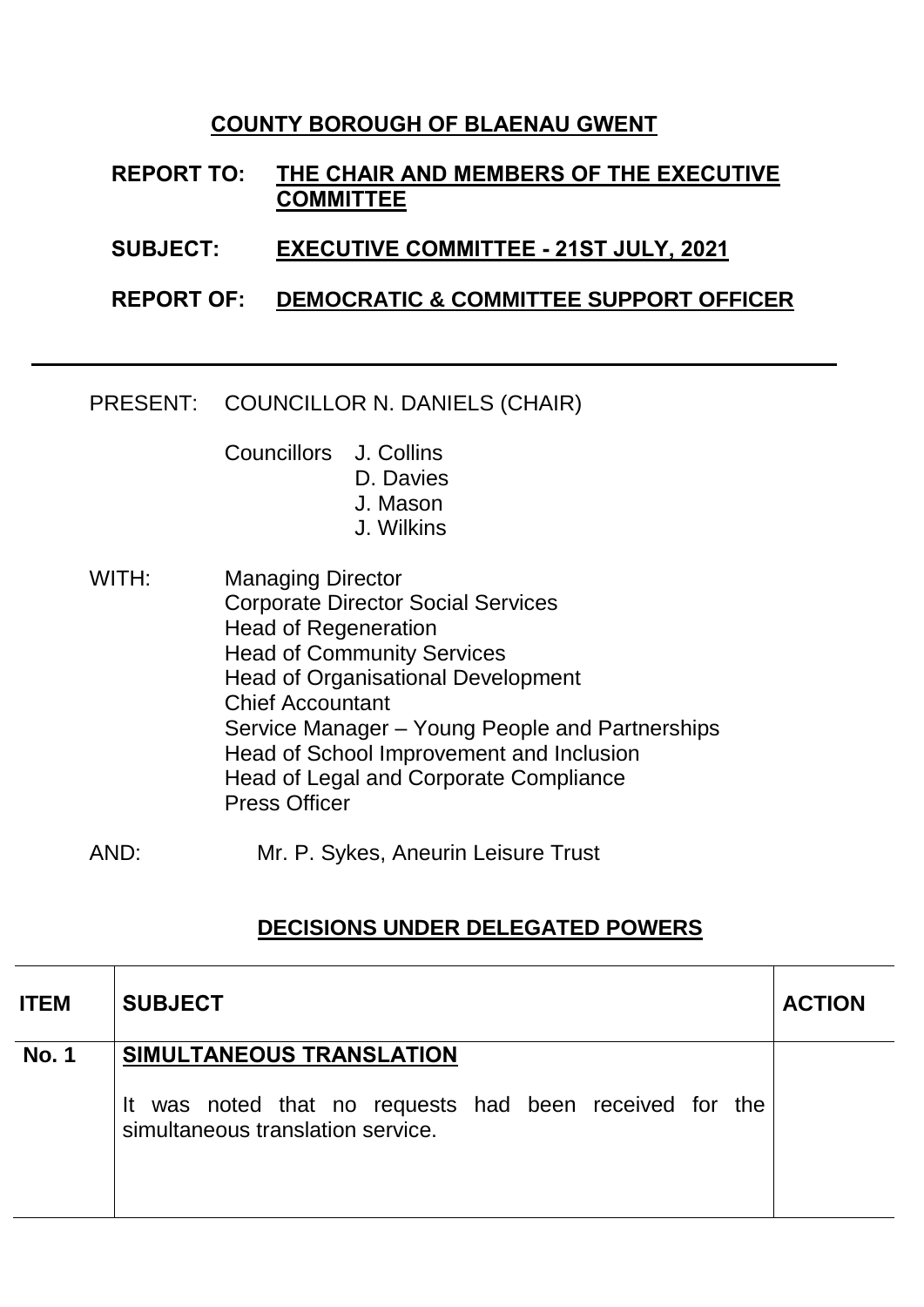| <b>No. 2</b> |                                                                                                      |  |
|--------------|------------------------------------------------------------------------------------------------------|--|
|              | <b>APOLOGIES</b>                                                                                     |  |
|              | No apologies for absence were received.                                                              |  |
| <b>No. 3</b> | DECLARATIONS OF INTEREST AND DISPENSATIONS                                                           |  |
|              | There were no declarations of interest and dispensations raised.                                     |  |
|              | <b>MINUTES</b>                                                                                       |  |
| <b>No. 4</b> | <b>SPECIAL EXECUTIVE</b>                                                                             |  |
|              | Consideration was given to the minutes of the meeting held on<br>9 <sup>th</sup> June, 2021.         |  |
|              | RESOLVED that the minutes be accepted as a true record of<br>proceedings.                            |  |
| <b>No. 5</b> | <b>SPECIAL EXECUTIVE</b>                                                                             |  |
|              | Consideration was given to the minutes of the meeting held on<br>23rd June, 2021.                    |  |
|              | RESOLVED that the minutes be accepted as a true record of<br>proceedings.                            |  |
|              | <b>DECISION ITEMS - CORPORATE SERVICES MATTERS</b>                                                   |  |
| <b>No. 6</b> | <b>PROPOSED EXECUTIVE COMMITTEE</b><br><b>FORWARD WORK PROGRAMME 2021-22</b>                         |  |
|              | Consideration was given to the report of the Leader of the Council.                                  |  |
|              | RESOLVED that the Executive Forward Work Programme 2021-<br>2022 be presented to the July Executive. |  |
| <b>No. 7</b> | <b>GRANTS TO ORGANISATIONS</b>                                                                       |  |
|              | Consideration was given to the report of the Chief Officer<br>Resources.                             |  |
|              |                                                                                                      |  |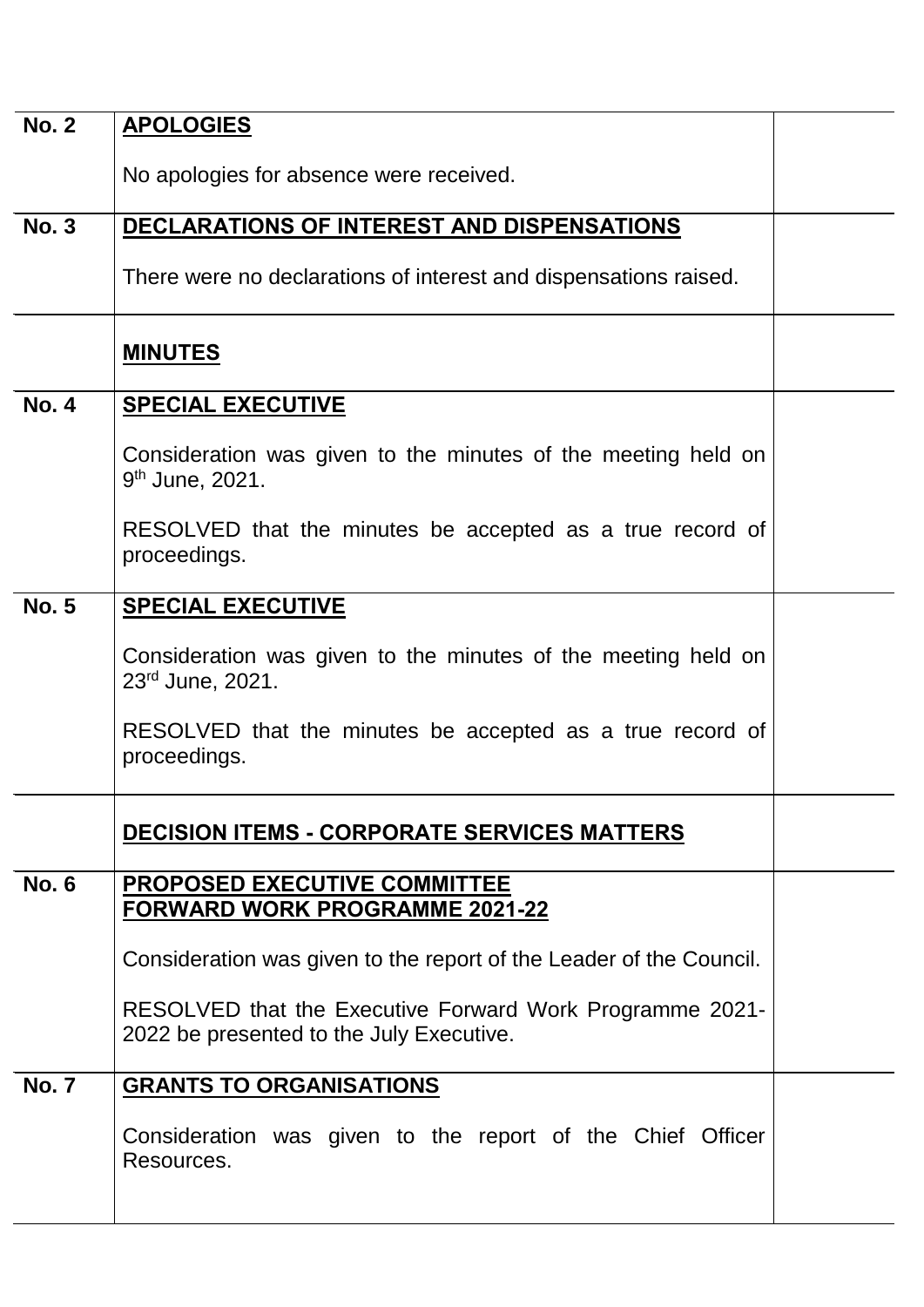|          | The following grants were received following publication of the |         |
|----------|-----------------------------------------------------------------|---------|
| report:- |                                                                 |         |
|          |                                                                 |         |
|          | <b>ABERTILLERY</b>                                              |         |
|          |                                                                 |         |
|          | <b>Abertillery Ward - Councillor N. Daniels</b>                 |         |
| 1.       | <b>Old Tyleryans RFC</b>                                        | £100.00 |
| 2.       | <b>Abertillery Belles FC</b>                                    | £100.00 |
| 3.       | <b>Bishop Street Allotments</b>                                 | £70.00  |
| 4.       | <b>Adam Street Allotments</b>                                   | £70.00  |
| 5.       | <b>Abertillery Senior Netball Club</b>                          | £70.00  |
| 6.       | <b>Tillery Dragons Junior Netball</b>                           | £70.00  |
| 7.       | <b>Abertillery BG RFC</b>                                       | £100.00 |
|          | <b>Abertillery Cricket Club</b>                                 | £100.00 |
| 9.       | <b>Abertillery Town Band</b>                                    | £100.00 |
| 10.      | <b>Abertillery Bluebirds FC</b>                                 | £100.00 |
| 11.      | <b>Abertillery Ladies Orpheus</b>                               | £70.00  |
| 12.      | <b>Abertillery Excelsiors FC</b>                                | £100.00 |
| 13.      | <b>Abertillery Excelsiors Juniors FC</b>                        | £100.00 |
| 14       | <b>Ebbw Fach Choir</b>                                          | £70.00  |
|          | <b>Llanhilleth Ward - Councillor N. Parsons</b>                 |         |
| 1.       | <b>Llanhilleth &amp; District Bowls Club</b>                    | £100    |
| 2.       | <b>Abertillery Excelsiors AFC</b>                               | £100    |
|          |                                                                 |         |
|          | Six Bells Ward - Councillor D. Hancock                          |         |
| 1.       | Six Bells Tenants & Residents Association                       | £100    |
|          | <u>EBBW VALE</u>                                                |         |
|          | Beaufort Ward - Councillor G. Thomas & S. Healy                 |         |
| 1.       | Chair of the Council's Charity Appeal                           | £100    |
| 2.       | <b>Beaufort Tenants and Residents Association</b>               | £500    |
| 3.       | Raglan Terrace WOAP                                             | £100    |
| 4.       | Beaufort Hill Ponds & Woodlands Preservation                    | £100    |
|          | Soc                                                             |         |
| 5.       | <b>Beaufort Male Choir</b>                                      | £100    |
| 6.       | <b>Beaufort hill Primary School</b>                             | £150    |
| 7.       | Ebbw Vale Works Museum                                          | £100    |
|          |                                                                 |         |
|          |                                                                 |         |
|          |                                                                 |         |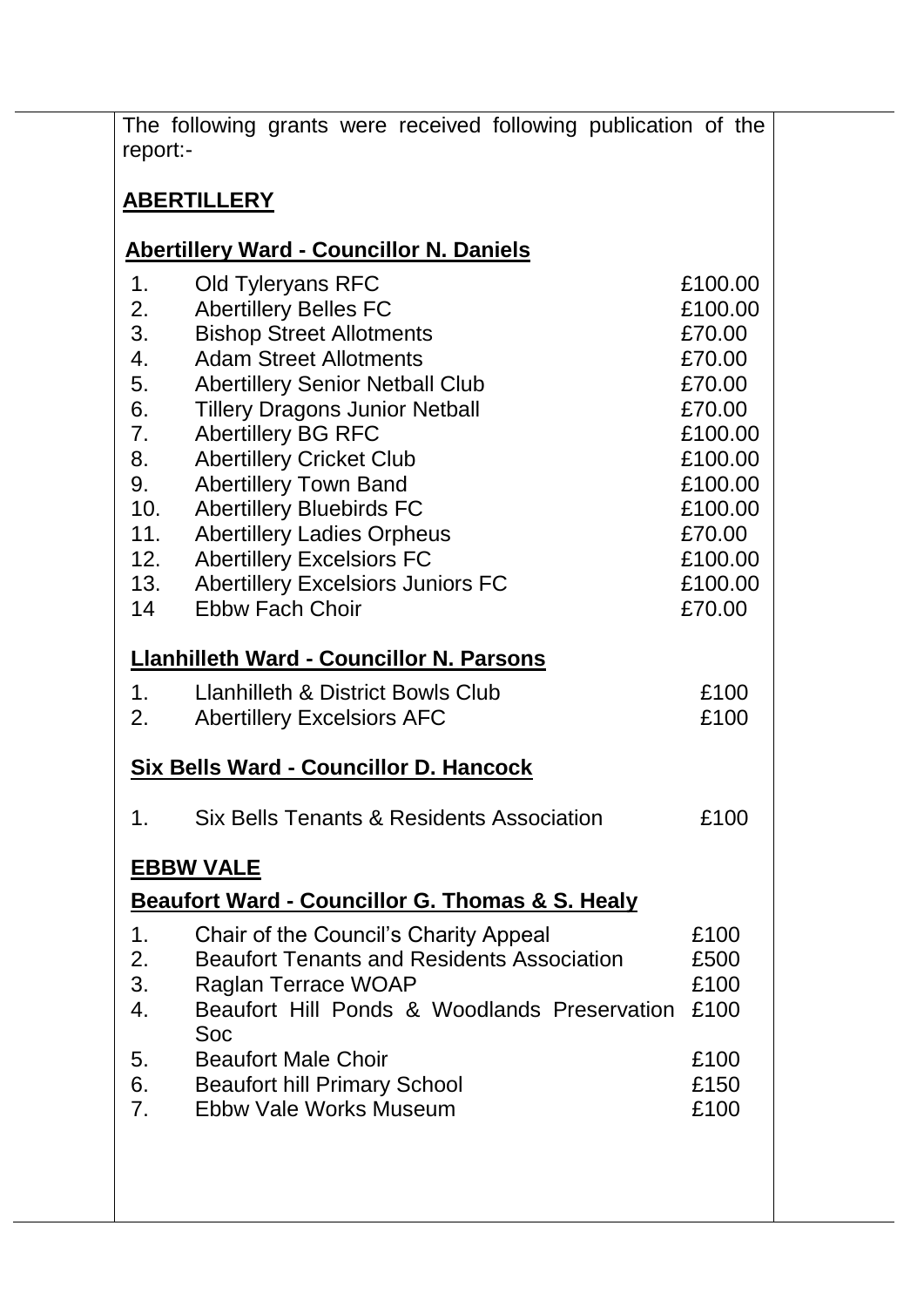|              | Cwm Ward - Councillor G. Davies & D. Bevan                                                                                                                                                                                                                                           |              |  |
|--------------|--------------------------------------------------------------------------------------------------------------------------------------------------------------------------------------------------------------------------------------------------------------------------------------|--------------|--|
|              | <b>Cwm Lighting Committee</b><br>1.                                                                                                                                                                                                                                                  | £500         |  |
|              | 2.<br><b>New Cwm Institute</b>                                                                                                                                                                                                                                                       | £500         |  |
|              | 3.<br><b>Cwm Livestock Society</b>                                                                                                                                                                                                                                                   | £200         |  |
|              | 4.<br><b>Cwm Boxing Club</b>                                                                                                                                                                                                                                                         | £200         |  |
|              | 5.<br><b>Cwm Scouts</b>                                                                                                                                                                                                                                                              | £200         |  |
|              | 6.<br><b>Cwm Weightlifting Club</b>                                                                                                                                                                                                                                                  | £200         |  |
|              | 7.<br><b>TK's &amp; Community Group</b>                                                                                                                                                                                                                                              | £300         |  |
|              | Cwm Pigeon Club<br>8.                                                                                                                                                                                                                                                                | £200         |  |
|              | <b>Cwm British Legion Poppy Appeal</b><br>9.                                                                                                                                                                                                                                         | £200         |  |
|              | 10.<br><b>Cwm Primary School PTA</b>                                                                                                                                                                                                                                                 | £200         |  |
|              | Waunllwyd & Victoria Events<br>11.                                                                                                                                                                                                                                                   | £500         |  |
|              | Waunllwyd OAP<br>12.                                                                                                                                                                                                                                                                 | £300         |  |
|              | 13. Waunllwyd Youth & Community Club                                                                                                                                                                                                                                                 | £300         |  |
|              | 14. RTB Football Club Junior Section<br>15.                                                                                                                                                                                                                                          | £200<br>£100 |  |
|              | <b>Tirzah Baptist Church</b>                                                                                                                                                                                                                                                         |              |  |
|              | RESOLVED accordingly.                                                                                                                                                                                                                                                                |              |  |
|              | FURTHER RESOLVED, subject to the foregoing that the report be<br>accepted and the information contained therein noted.                                                                                                                                                               |              |  |
| <b>No. 8</b> | <b>WORKFORCE STRATEGY 2021-2026</b>                                                                                                                                                                                                                                                  |              |  |
|              | Consideration was given to the report of the Head<br>Organisational Development.<br>The Head of Organisational Development spoke to the report<br>which provided the Executive with the opportunity to consider and<br>challenge the draft Workforce Strategy 2021-2026. The Officer | <b>of</b>    |  |
|              | outlined the key points of the report and referred to Appendix 1<br>which detailed the Draft Strategy.                                                                                                                                                                               |              |  |
|              | In response to a question raised, it was confirmed that the action<br>plan would be monitored through Corporate Overview and<br>Executive.                                                                                                                                           |              |  |
|              | The Leader also asked how the consistency of the workforce<br>engagement would be monitored. The Head of Organisational<br>Development advised that the first year was focussed on agile<br>working, and there is a dedicated engagement plan to support.                            |              |  |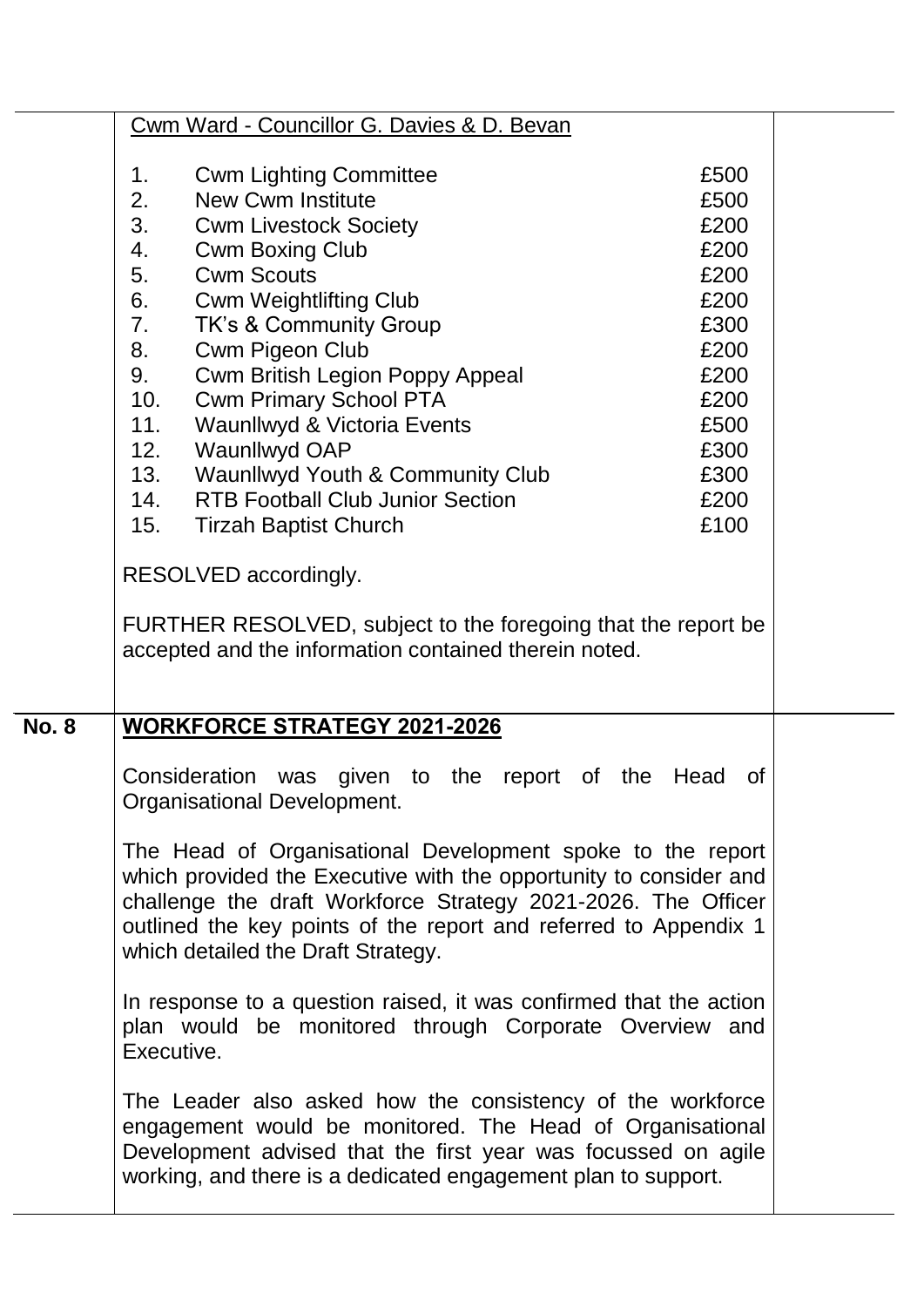|              | This included webinars for managers and workshops to engage<br>staff - the processes would be monitored/ discussed by the<br>Corporate Leadership Team. There is also a Corporate<br>Communication Plan which includes a dedicated element for staff.<br>The Officer added that the processes in place would continue to<br>be reviewed and there was an annual review of the agile working<br>arrangements which would engage the workforce.<br>RESOLVED that the report be accepted and the proposed draft<br>Workforce Strategy 2021-2026 be supported prior to be presented<br>to Council for endorsement (Option 1).                                                                                                                                                                                                                                                                                                                                                                                                                                                                                                                                                       |  |
|--------------|---------------------------------------------------------------------------------------------------------------------------------------------------------------------------------------------------------------------------------------------------------------------------------------------------------------------------------------------------------------------------------------------------------------------------------------------------------------------------------------------------------------------------------------------------------------------------------------------------------------------------------------------------------------------------------------------------------------------------------------------------------------------------------------------------------------------------------------------------------------------------------------------------------------------------------------------------------------------------------------------------------------------------------------------------------------------------------------------------------------------------------------------------------------------------------|--|
|              | <b>DECISION ITEMS -</b><br><b>REGENERATION &amp; ECONOMIC DEVELOPMENT MATTERS</b>                                                                                                                                                                                                                                                                                                                                                                                                                                                                                                                                                                                                                                                                                                                                                                                                                                                                                                                                                                                                                                                                                               |  |
| <b>No. 9</b> | <b>COMMUNITY MUNICIPAL INVESTMENT</b><br>Consideration was given to the report of the Team Manager<br><b>Regeneration Opportunities.</b><br>The Head of Regeneration provided a detailed overview of the<br>report which sought approval to take forward Community Energy<br>Investment as a financial instrument to fund low carbon energy<br>generation infrastructure and technology to provide energy and<br>heat to Blaenau Gwent residents and businesses.<br>The Executive Member for Regeneration and Economic<br>Development welcomed the report and noted that this was the<br>initial stage of the pilot and overtime further reports would be<br>presented to inform the Executive how the programme was<br>progressing. The Executive Member stated that one of the major<br>costs to residents and businesses was energy and this pilot looked<br>to reduce these overheads, therefore the investment in renewable<br>energy and how energy was produced was key to the Authority.<br>This was an excellent investment opportunity for residents and<br>businesses and the Executive Member hoped that this project<br>would secure energy savings going forward. |  |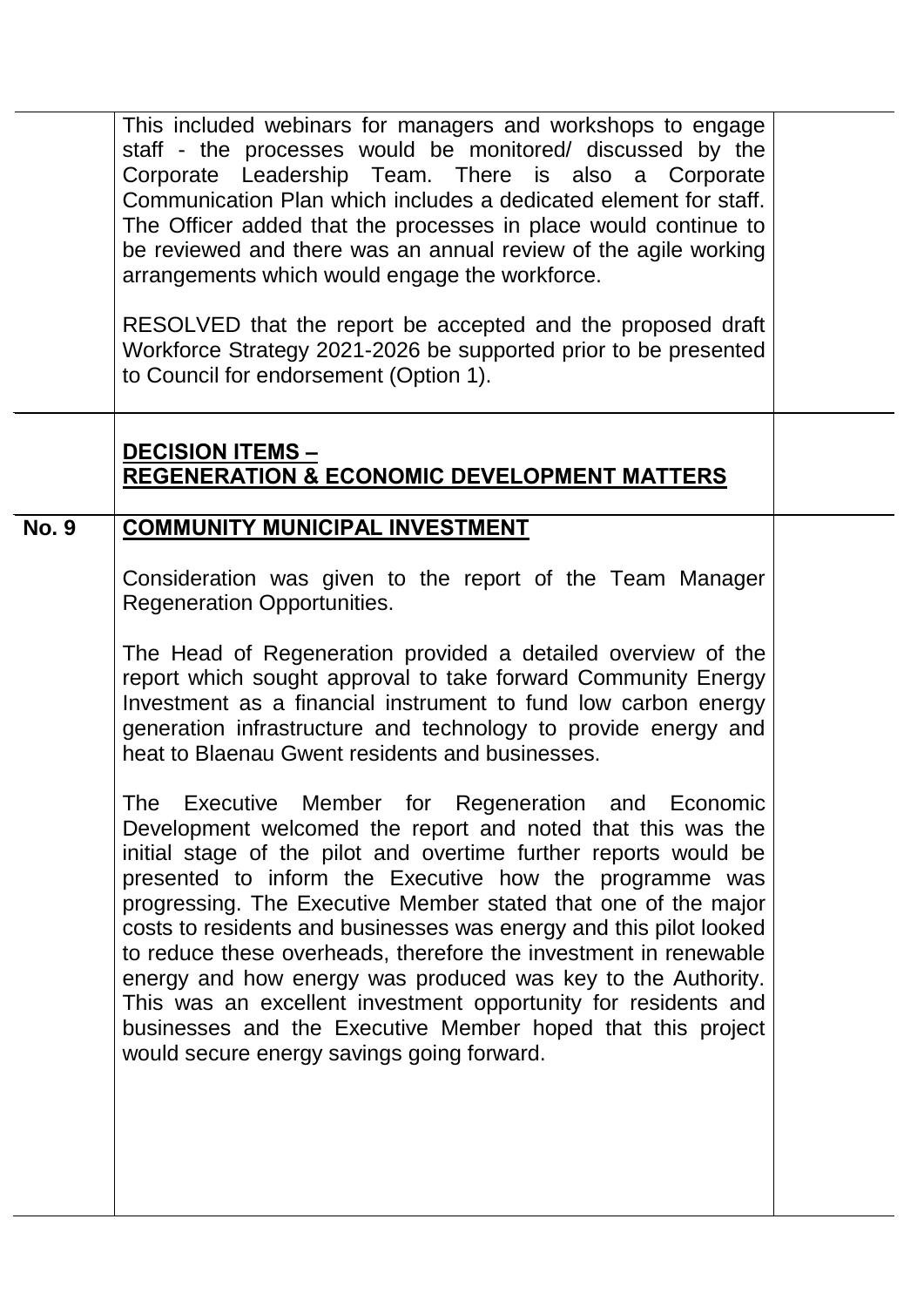|               | RESOLVED that the report be accepted and Option 1; namely -<br>proceed with Launching a Community Bond:-                                                                                             |  |
|---------------|------------------------------------------------------------------------------------------------------------------------------------------------------------------------------------------------------|--|
|               | a) Proceed with the SocialRes Project and work towards<br>development of a Community Bond offer.                                                                                                     |  |
|               | b) This would include undertaking initial due diligence of the legal<br>agreements and overall approach but funding was available<br>through abundance in order to carry out the required evaluation |  |
|               | c) By pursuing Option 1 the Council would gain access to lower<br>cost, financial investment to support with development of<br>pipeline projects outlined in the Energy Prospectus 2019.             |  |
|               | <b>d)</b> This could be used to replace or alongside Public Works Loan<br>Board (PWLB) funding. If the pilot was successful further bond<br>offers could be considered in the future.                |  |
|               | <b>DECISION ITEMS - EDUCATION MATTERS</b>                                                                                                                                                            |  |
| <b>No. 10</b> | <b>LOCAL GOVERNMENT</b><br><b>EDUCATION SERVICES SAFEGUARDING POLICY</b>                                                                                                                             |  |
|               | Consideration was given to the report of the Corporate Director<br>Education.                                                                                                                        |  |
|               | RESOLVED that the report be accepted and the draft policy as<br>presented be approved (Option 1).                                                                                                    |  |
| <b>No. 11</b> | <u>COMMUNITY ASSET TRANSFER –</u><br><u>DEIGHTON FIELD &amp; SIRHOWY GARDENS, TREDEGAR - </u><br><b>TREDEGAR TOWN COUNCIL</b>                                                                        |  |
|               | Consideration was given to the report of the Corporate Director<br><b>Regeneration and Community Services.</b>                                                                                       |  |
|               | RESOLVED that the report be accepted and the transfer of the two<br>areas on a 99-year lease with no break clause be permitted<br>(Option 3).                                                        |  |
|               |                                                                                                                                                                                                      |  |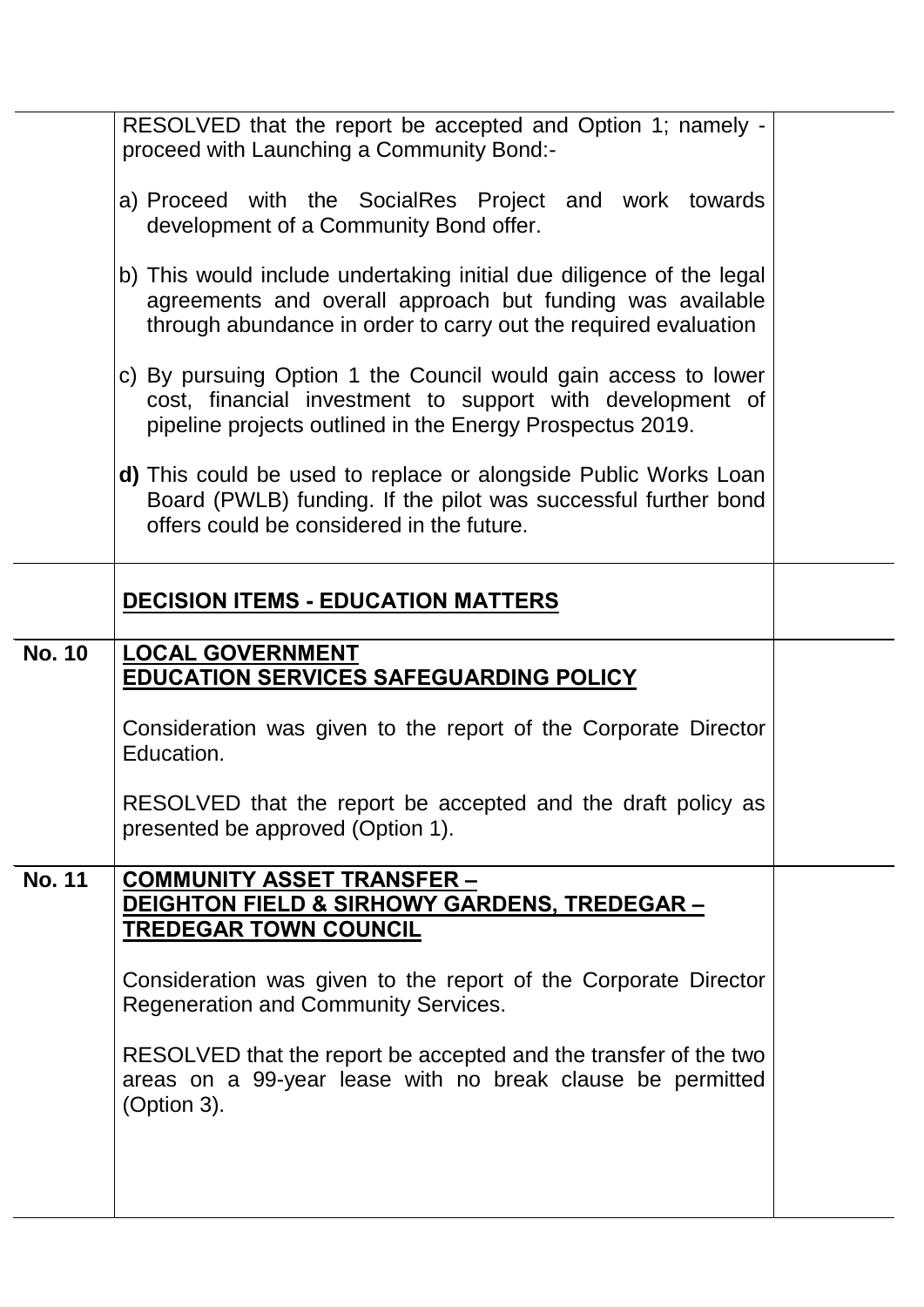## **No. 12 POSITION REPORT – STRAYING ANIMALS**

Consideration was given to the report of the Corporate Director Regeneration and Community Services.

The Head of Community Services provided a detailed overview of the report and reported issues of straying animals within the County Borough. The Head of Community outlined the scale of the issue and locations where problems were frequently reported. The Head of Community Services also referred to the Action Plan which had been developed in conjunction with officers and stakeholders to resolve incidents. It was advised that the report was a multi-departmental report and the Action Plan clearly set out those responsible for each action.

The Head of Community Services informed that the Community Services Scrutiny Committee had supported Option 2 and raised points which was included in the Action Plan. The Scrutiny Committee also asked that cost implications be reported to monitor the costs of the scheme.

The Executive Member for Environment stated that this was a position statement, a starting point in an attempt to resolve the issues of straying animals across the Borough.

The Executive Member added that the Scrutiny Committee was keen to be involved in the process and although formal meetings had not taken place due to the pandemic, the Executive Member informed that she had met with individuals informally to discuss various concerns. These meetings are key and the Executive Member was keen to recommence meetings with Members going forward.

The Leader noted that the Executive had been involved in the Working Group and was aware of the good work being pursued across the Council and welcomed the commitment of the Executive Member to address these issues.

The Deputy Leader concurred with the comments raised and noted that these were concerns regularly raised by residents. The Deputy Leader welcomed the action plan and the commitment of the Executive Member.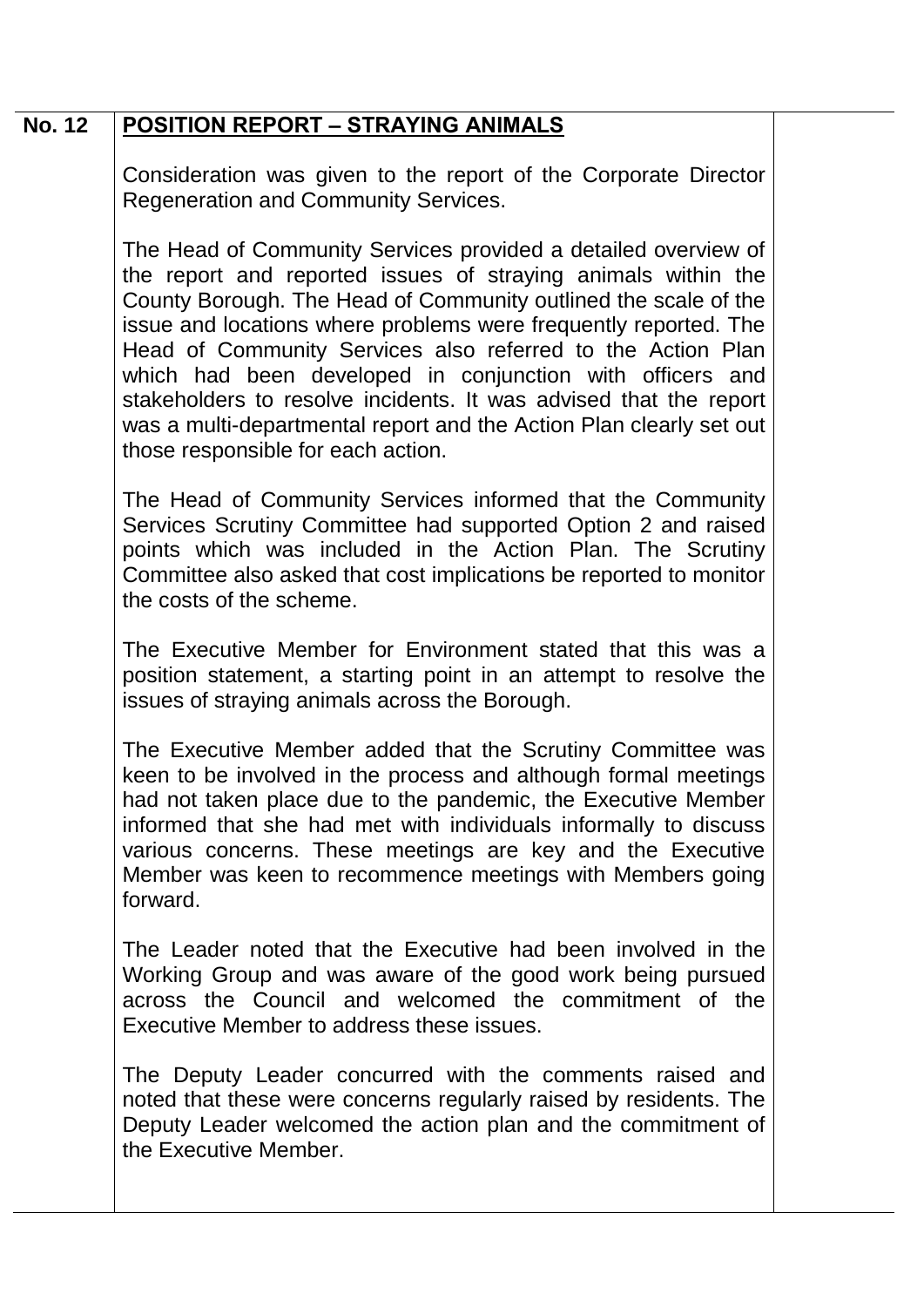|               | The Executive Member for Social Services further concurred with<br>the comments raised and thanked the Executive Member for<br>Environment on the progress made in relation to straying animals<br>across Blaenau Gwent.<br>RESOLVED that the report be accepted and the Executive made<br>recommendations for changes to the approach/Action Plan as set<br>out in the report be approved (Option 2).                                                                                                                                                                                                                                                                                                                                                                |  |
|---------------|-----------------------------------------------------------------------------------------------------------------------------------------------------------------------------------------------------------------------------------------------------------------------------------------------------------------------------------------------------------------------------------------------------------------------------------------------------------------------------------------------------------------------------------------------------------------------------------------------------------------------------------------------------------------------------------------------------------------------------------------------------------------------|--|
|               | <b>MONITORING ITEMS - CORPORATE SERVICES</b>                                                                                                                                                                                                                                                                                                                                                                                                                                                                                                                                                                                                                                                                                                                          |  |
| <b>No. 13</b> | <b>END OF YEAR 2020/21</b>                                                                                                                                                                                                                                                                                                                                                                                                                                                                                                                                                                                                                                                                                                                                            |  |
|               | <b>FINANCE AND PERFORMANCE REPORT</b>                                                                                                                                                                                                                                                                                                                                                                                                                                                                                                                                                                                                                                                                                                                                 |  |
|               | Consideration was given to the report of the Service Manager<br>Performance and Democratic.                                                                                                                                                                                                                                                                                                                                                                                                                                                                                                                                                                                                                                                                           |  |
|               | The Head of Organisational Development referred to recent<br>discussions at the Corporate Overview Scrutiny Committee in<br>relation to sickness absence. The Officer wished to provide an<br>update on the end of year figure which was 11.67 days taken per<br>employee which was a decrease in 2.24 days per employee<br>compared to the previous year. This was an improved position.<br>The Head of Organisational Development added that if Covid-19<br>related sickness was removed from the figure it would be 9.98<br>days per employee. This being a further reduction of 1.69 days.<br>The Head of Organisational Development added that a report<br>reviewing sickness absenteeism performance would be presented<br>to Corporate Overview in the Autumn. |  |
|               | The Leader noted the improved performance, however there was<br>further progress to be made and asked how the Executive could<br>be assured that there was a consistent approach to monitoring<br>sickness absenteeism.                                                                                                                                                                                                                                                                                                                                                                                                                                                                                                                                               |  |
|               | In response, it was reported that quarterly monitoring reports were<br>presented to the Corporate Leadership Team and these reports<br>would then be considered at their respective Departmental<br>Meetings. During the last year the sickness levels had been<br>regularly reviewed and OD colleagues had assisted managers in<br>the process. The Head of Organisational Development suggested<br>that monitoring and consistency would feature as part of the<br>sickness absenteeism report.                                                                                                                                                                                                                                                                     |  |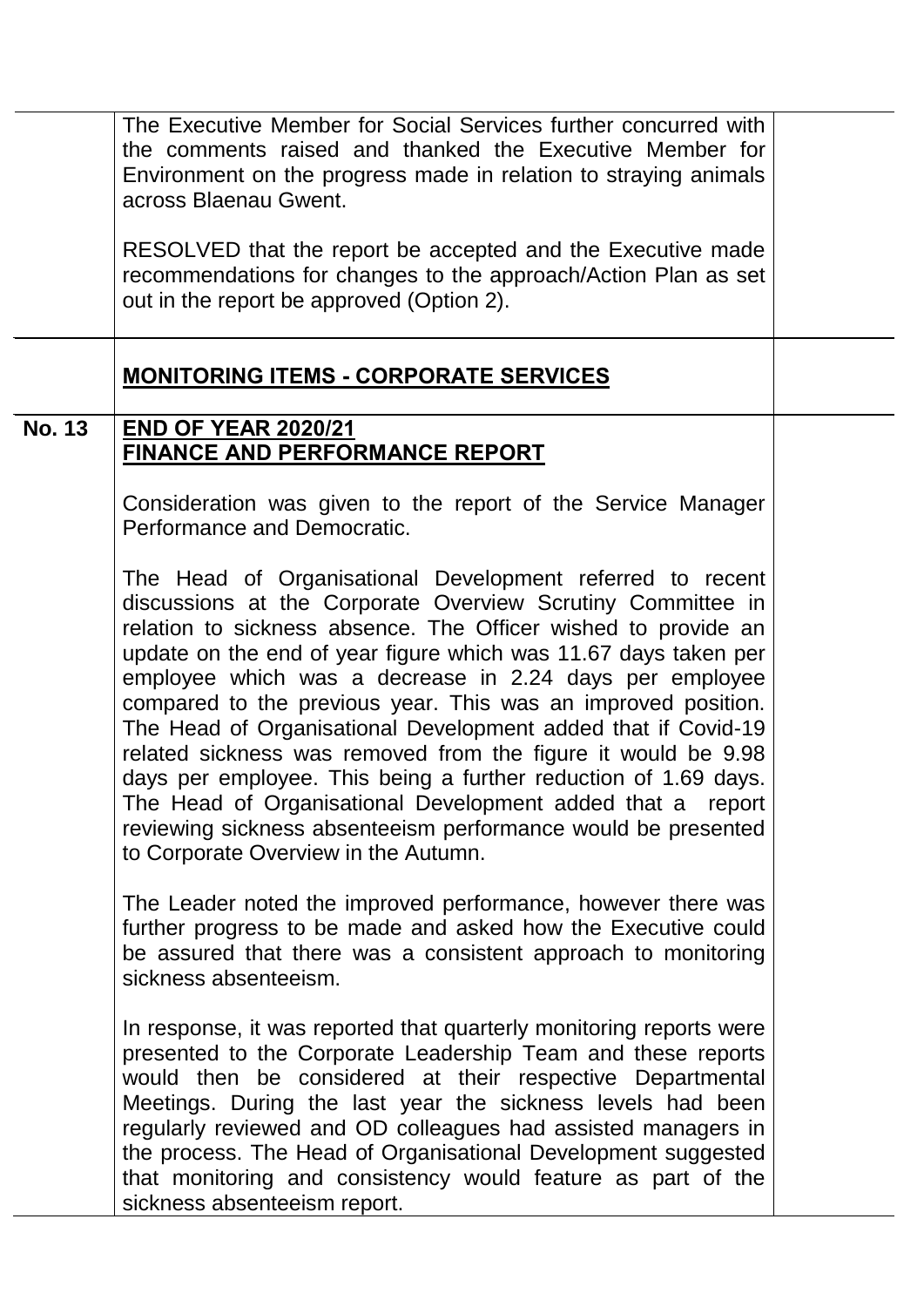|               | The Managing Director reiterated that sickness absence was<br>monitored quarterly by the Corporate Leadership Team to ensure<br>a consistent appropriate was being undertaken, particularly in<br>relation to long terms absences. The Managing Director had<br>hoped that the improvements made could be built upon going<br>forward to further reduce the sickness absenteeism across the<br>organisation.                                                                                                                                                                                                                      |  |
|---------------|-----------------------------------------------------------------------------------------------------------------------------------------------------------------------------------------------------------------------------------------------------------------------------------------------------------------------------------------------------------------------------------------------------------------------------------------------------------------------------------------------------------------------------------------------------------------------------------------------------------------------------------|--|
|               | The Managing Director further referred to the report which detailed<br>end of year performance and stated that it had been a year like no<br>other. During Quarter 1 the Authority had been severely impacted<br>by the pandemic with major changes for staff and schools. The<br>Managing Director wished to express thanks to all staff who had<br>shown outstanding commitment during the pandemic. Also, the<br>Managing Director referred to the strong partnerships which had<br>been formed with the Trust and Tai Calon as well as the wider<br>across Gwent. It was hoped that these partnerships would be<br>continued. |  |
|               | The Leader echoed the comments raised and expressed thanks to<br>everyone across the organisation. The Leader also referred to the<br>pace in which the changes had been made and it was hoped that<br>this pace would also be continued.                                                                                                                                                                                                                                                                                                                                                                                         |  |
|               | RESOLVED that the report be accepted and the information<br>contained therein be noted (Option 1).                                                                                                                                                                                                                                                                                                                                                                                                                                                                                                                                |  |
|               | <b>MONITORING ITEMS -</b><br>REGENERATION AND ECONOMIC DEVELOPMENT                                                                                                                                                                                                                                                                                                                                                                                                                                                                                                                                                                |  |
| <b>No. 14</b> | DEVELOPMENT OF BUSINESS ENERGY MODEL TO ENABLE<br><b>BUSINESS PARKS TO ACHIEVE NET ZERO OUTCOMES</b>                                                                                                                                                                                                                                                                                                                                                                                                                                                                                                                              |  |
|               | Consideration was given to the report of the Corporate Director<br><b>Regeneration and Community Services.</b>                                                                                                                                                                                                                                                                                                                                                                                                                                                                                                                    |  |
|               | RESOLVED that the report be accepted and the information<br>contained therein be noted.                                                                                                                                                                                                                                                                                                                                                                                                                                                                                                                                           |  |
|               |                                                                                                                                                                                                                                                                                                                                                                                                                                                                                                                                                                                                                                   |  |
|               |                                                                                                                                                                                                                                                                                                                                                                                                                                                                                                                                                                                                                                   |  |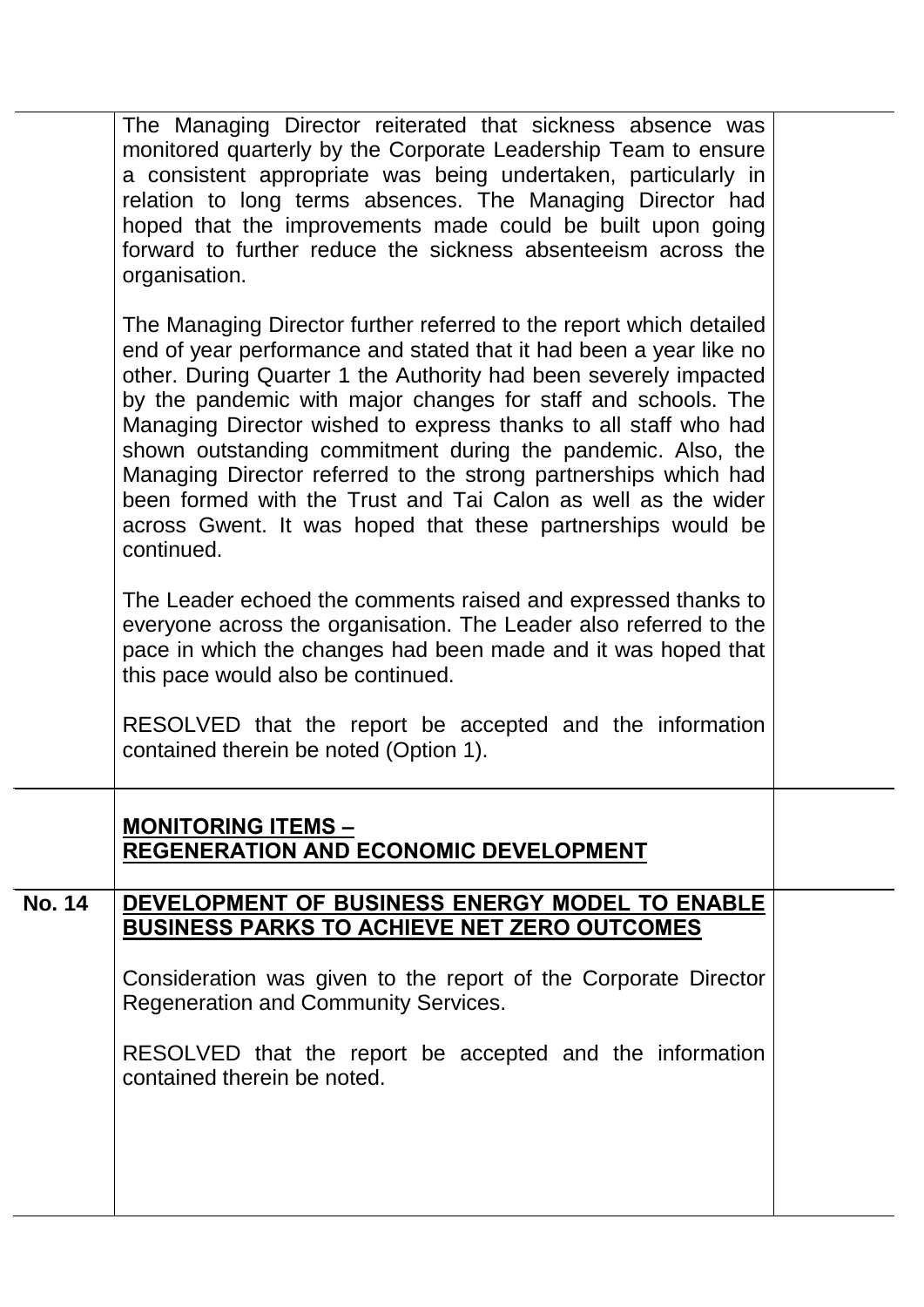| <b>No. 15</b> | <b>COVID-19 RECOVERY - ECONOMY</b>                                                                                                                                                                                                                                                                                                                                                                                                                                                                        |  |
|---------------|-----------------------------------------------------------------------------------------------------------------------------------------------------------------------------------------------------------------------------------------------------------------------------------------------------------------------------------------------------------------------------------------------------------------------------------------------------------------------------------------------------------|--|
|               | Consideration was given to the report of the Corporate Director<br><b>Regeneration and Community Services.</b><br>RESOLVED that the report be accepted and any additional<br>avenues of engagement and/or actions be endorsed (Option 1).                                                                                                                                                                                                                                                                 |  |
|               | <b>MONITORING ITEMS - ENVIRONMENT</b>                                                                                                                                                                                                                                                                                                                                                                                                                                                                     |  |
| <b>No. 16</b> | <b>FLOOD RISK MANAGEMENT PLAN (2016-2022)</b>                                                                                                                                                                                                                                                                                                                                                                                                                                                             |  |
|               | Consideration was given to the report of the Corporate Director<br><b>Regeneration and Community Services.</b>                                                                                                                                                                                                                                                                                                                                                                                            |  |
|               | RESOLVED that the report be accepted and the progress made<br>over the previous 12 months be noted (Option 1).                                                                                                                                                                                                                                                                                                                                                                                            |  |
| <b>No. 17</b> | <b>LOCAL AIR QUALITY PROGRESS REPORT</b>                                                                                                                                                                                                                                                                                                                                                                                                                                                                  |  |
|               | Consideration was given to the report of the Corporate Director<br><b>Regeneration and Community Services.</b><br>RESOLVED that the report be accepted and the content of the<br>2019 Air Quality Progress Report for Blaenau Gwent CBC in<br>relation to the continued monitoring and ongoing review of air<br>quality within Blaenau Gwent by the Environmental Health Section<br>in fulfilment of the Authority's statutory duties in compliance with<br>Part IV of the Environment Act 1995 be noted. |  |
|               |                                                                                                                                                                                                                                                                                                                                                                                                                                                                                                           |  |
|               | <b>MONITORING ITEMS - EDUCATION</b>                                                                                                                                                                                                                                                                                                                                                                                                                                                                       |  |
| <b>No. 18</b> | <b>EDUCATION DIRECTORATE -</b><br><b>RECOVERY AND RENEWAL PLAN</b>                                                                                                                                                                                                                                                                                                                                                                                                                                        |  |
|               | Consideration was given to the report of the Corporate Director<br>Education.                                                                                                                                                                                                                                                                                                                                                                                                                             |  |
|               | RESOLVED that<br>the<br>report be accepted, associated<br>documentation and proposed course of action (Option 1).                                                                                                                                                                                                                                                                                                                                                                                         |  |
|               |                                                                                                                                                                                                                                                                                                                                                                                                                                                                                                           |  |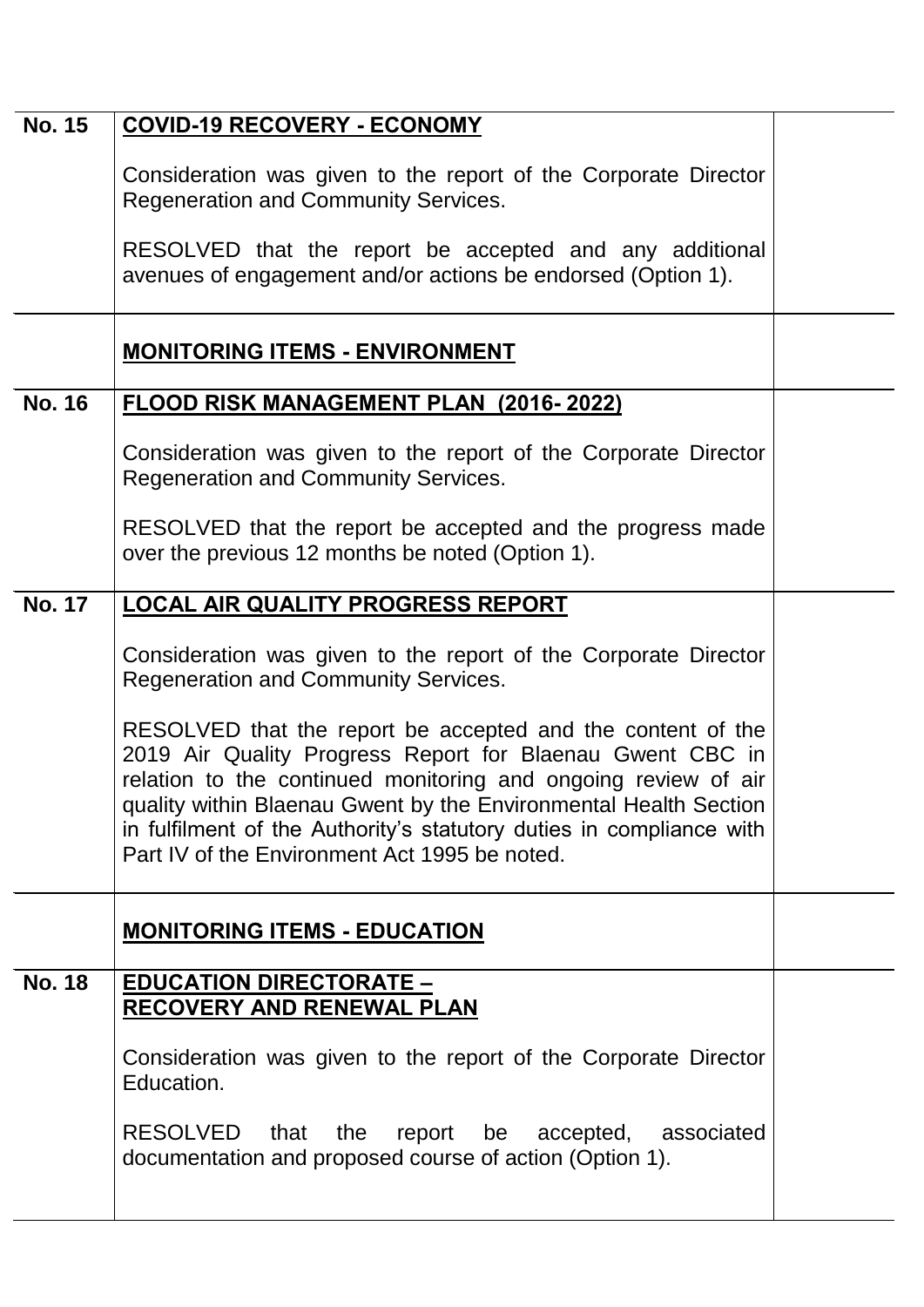## **No. 19 ANEURIN LEISURE TRUST PERFORMANCE AND MONITORING REPORT (APRIL 2020 – MARCH 2021)**

Consideration was given to the report of the Corporate Director Education.

The Service Manager – Young People and Partnership outlined the performance of the Aneurin Leisure Trust and clarified the future performance monitoring arrangements in place between the Trust and Council. The Service Manager noted the work which had been prioritised since April and the response to Covid-19. In terms of monitoring performance, the Service Manager referred the Executive to the visual scorecard which had been developed by the Trust. The current reporting arrangements, along with the new governance structure would ensure that the performance of the Trust was transparent and accountable. The reports would be presented to CLT, Scrutiny Committee, Executive and the new Joint Strategic Partnership Group on a six monthly basis.

The Service Manager further advised that the working relationship between the Council and Aneurin Leisure Trust had greatly improved during phase 2 of the review. This positive working relationship had continued to improve throughout lockdown into the re-opening phase. This had been enhanced through the weekly structured meetings between the link officer and senior managers in the Trust during the first six months of lockdown.

The Leader welcomed Mr. P. Skyes, Aneurin Leisure Trust to the Executive and Mr. Sykes welcomed the working arrangements between the Trust and Education.

The Executive Member for Education wished to thank the Trust for their hard work and support given to the Council during the last 18 months. The Executive Member looked forward to building on the relationship with the Trust as the Council and the Trust moved forward into more business as usual working arrangements.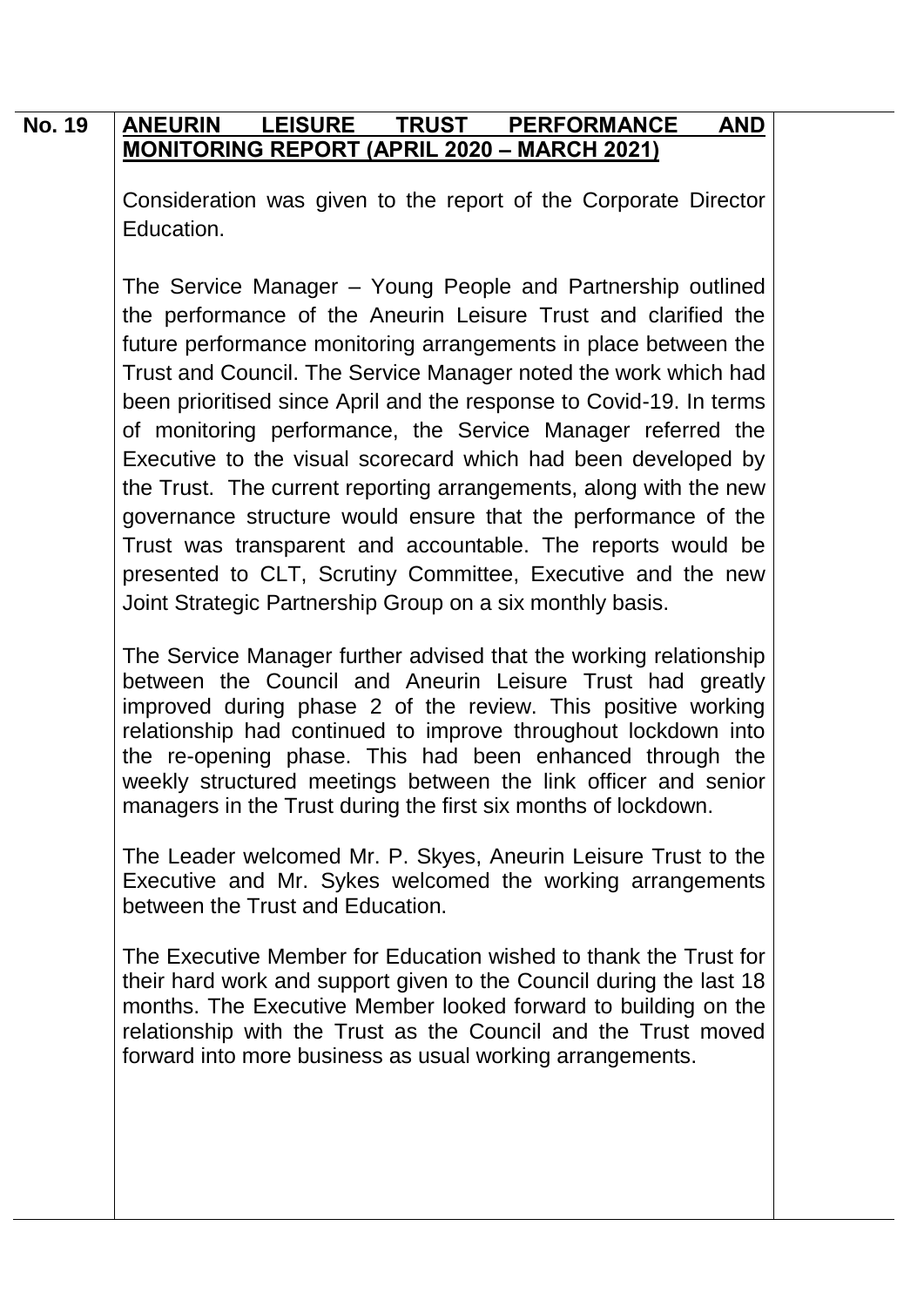|               | The Leader concurred with the comments raised and commended<br>the Trust on the work undertaken as the facilities within sports<br>centres, libraries and adult education centres were excellent. The<br>Leader welcomed the enhanced working relationship between the<br>Council and Trust which was an example of positive partnership<br>working.<br>RESOLVED that the report be accepted along with the annual<br>performance and the proposals for future reporting arrangements<br>(Option 1). |  |
|---------------|------------------------------------------------------------------------------------------------------------------------------------------------------------------------------------------------------------------------------------------------------------------------------------------------------------------------------------------------------------------------------------------------------------------------------------------------------------------------------------------------------|--|
| <b>No. 20</b> | <b>IMPROVING SCHOOLS PROGRAMME 2021</b>                                                                                                                                                                                                                                                                                                                                                                                                                                                              |  |
|               | Consideration was given to the report of the Corporate Director<br>Education.                                                                                                                                                                                                                                                                                                                                                                                                                        |  |
|               | The Head of School Improvement and Inclusion spoke to the<br>report which provided an overview of the schools that had been<br>inspected, including schools that had presented as a cause for<br>concern, their progress and the work delivered or currently<br>underway to continue to support their improvement.                                                                                                                                                                                   |  |
|               | The Head of School Improvement and Inclusion further noted to<br>the process for school categorisation which had not taken place<br>since 2020 and referred to Appendix 1 which identified the<br>significant process made in schools during recent times.                                                                                                                                                                                                                                           |  |
|               | The Executive Member for Education welcomed the overall<br>progress made in relation to schools causing concerns. There had<br>been positive progress made in Sofrydd Primary School,<br>Abertillery Learning Community and Brynmawr Foundation School<br>and the Executive Member felt the actions taken with concerns at<br>the River Centre was more than appropriate at this stage.                                                                                                              |  |
|               | The Leader concurred with the comments raised which echoed<br>discussions with the EAS in terms of schools in Blaenau Gwent.                                                                                                                                                                                                                                                                                                                                                                         |  |
|               | RESOLVED that the report be accepted and information contained<br>therein be noted (Option 2).                                                                                                                                                                                                                                                                                                                                                                                                       |  |
|               |                                                                                                                                                                                                                                                                                                                                                                                                                                                                                                      |  |

 $\ddot{\phantom{a}}$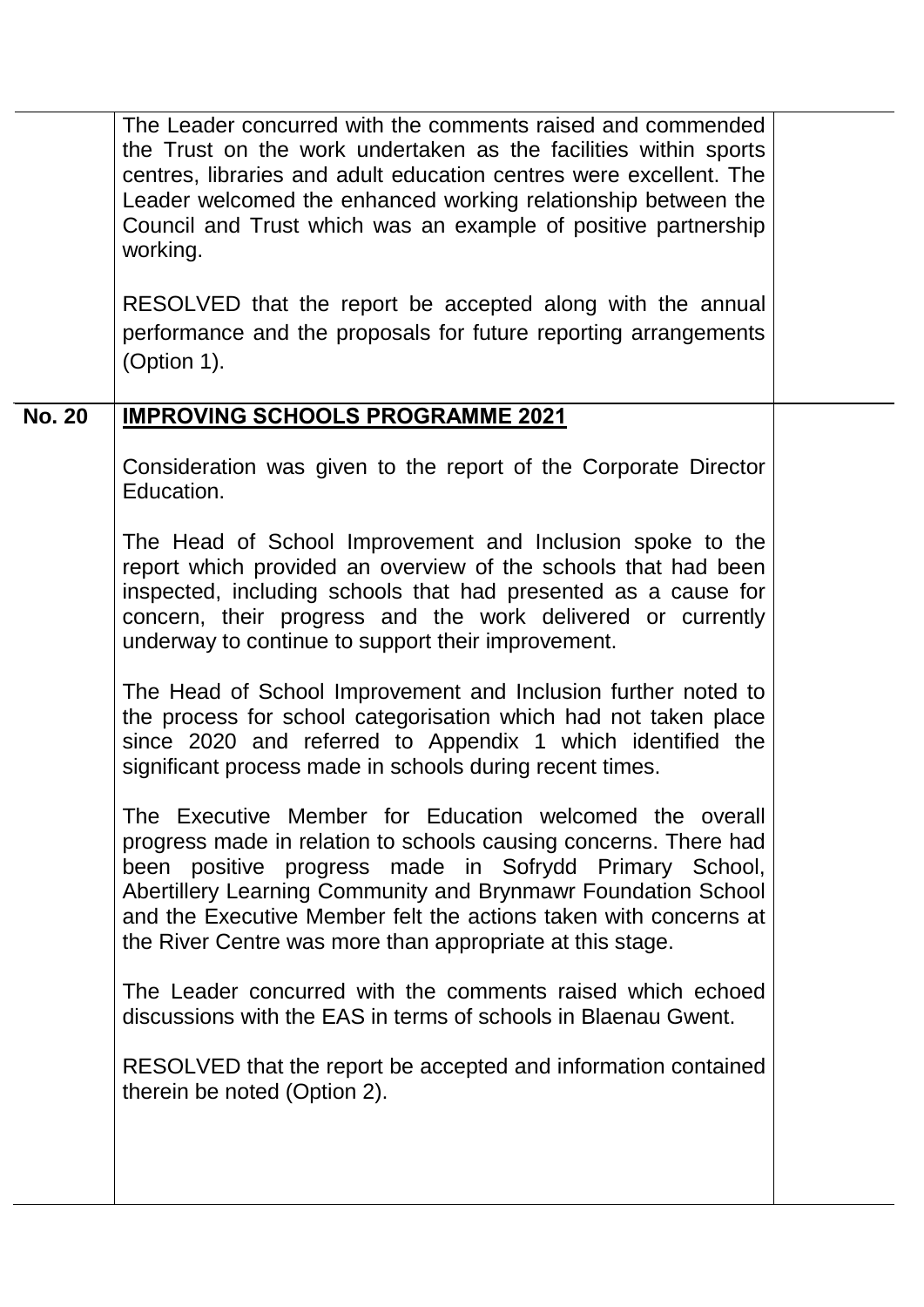|               | <b>MONITORING ITEM - SOCIAL SERVICES</b>                                                                                                                                                                                                                                                                                                              |  |
|---------------|-------------------------------------------------------------------------------------------------------------------------------------------------------------------------------------------------------------------------------------------------------------------------------------------------------------------------------------------------------|--|
| <b>No. 21</b> | <b>SAFEGUARDING PERFORMANCE INFORMATION</b><br><b>FOR SOCIAL SERVICES AND EDUCATION -</b><br>1ST APRIL TO 31ST MARCH 2021                                                                                                                                                                                                                             |  |
|               | Consideration was given to the joint report of the Corporate<br>Director Education and Corporate Director Social Services.                                                                                                                                                                                                                            |  |
|               | The Corporate Director Social Services referred to the report<br>which provided safeguarding performance during the first 12<br>months of pandemic and assured the Executive that the<br>safeguarding process and visits had continued through the<br>pandemic to ensure that children were kept as safe as possible the<br>same as every other year. |  |
|               | RESOLVED that the report be accepted and the approach and<br>information detailed in the report be noted (Option 1).                                                                                                                                                                                                                                  |  |
|               | <b>EXEMPT ITEM</b>                                                                                                                                                                                                                                                                                                                                    |  |
|               | <b>DECISION ITEM - ENVIRONMENT MATTERS</b>                                                                                                                                                                                                                                                                                                            |  |
| <b>No. 23</b> | <b>CENTRE OF OPERATIONS -</b><br>PROJECT UPDATE AND OUTLINE BUSINESS CASE                                                                                                                                                                                                                                                                             |  |
|               | Having regard to the views expressed by the Proper Officer<br>regarding the public interest test, that on balance the public<br>interest in maintaining the exemption outweighed the public<br>interest in disclosing the information and that the report should be<br>exempt.                                                                        |  |
|               | RESOLVED that the public be excluded whilst this item of<br>business is transacted as it is likely there would be a disclosure of<br>exempt information as defined in Paragraph 14, Schedule 12A of<br>the Local Government Act, 1972 (as amended).                                                                                                   |  |
|               | Consideration was given to the report of the Corporate Director<br><b>Regeneration and Community Services.</b>                                                                                                                                                                                                                                        |  |